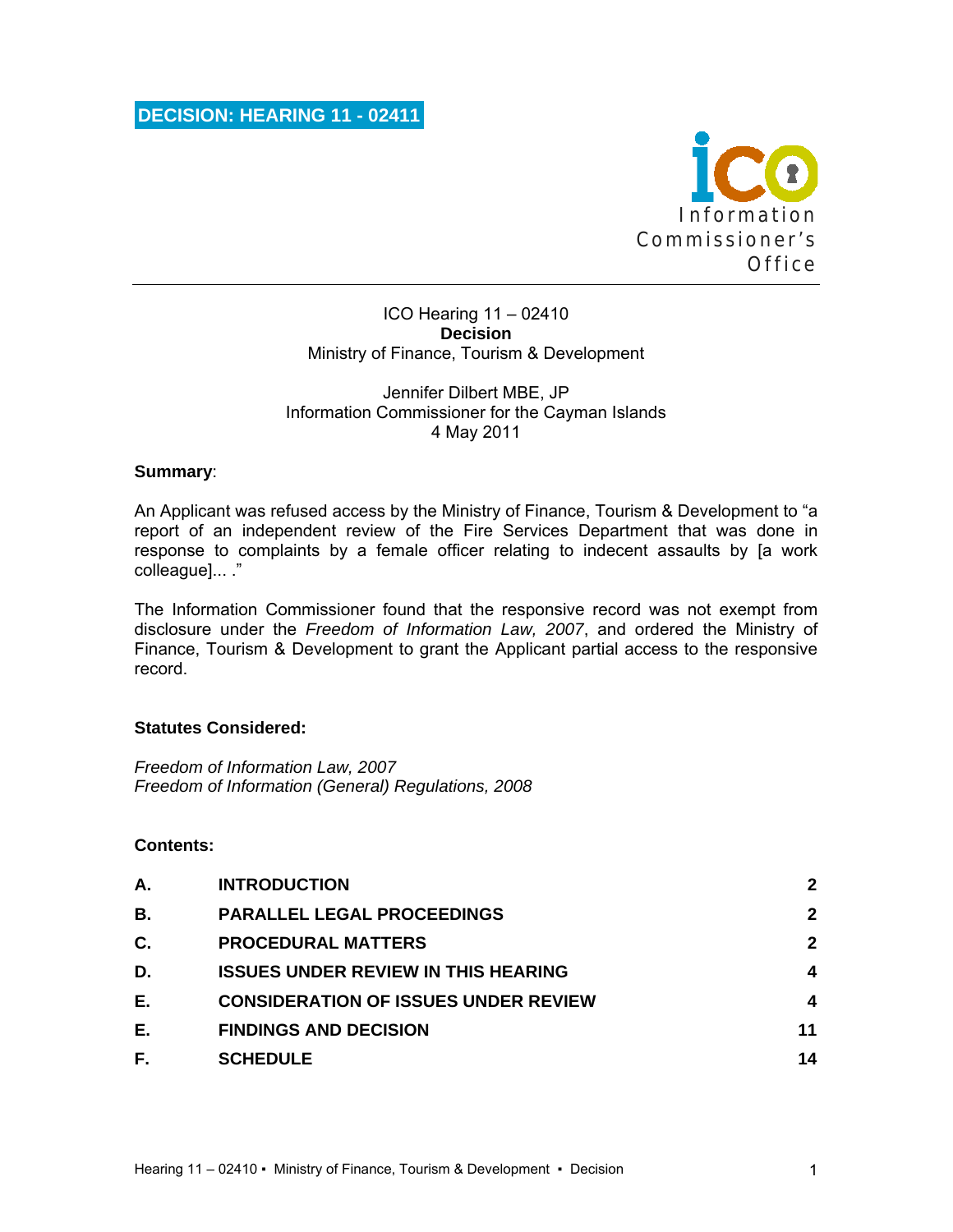# **A. INTRODUCTION**

[1] On 3 June 2010, the Applicant made an Freedom of Information (FOI) request to the Ministry of Finance, Tourism & Development (the Public Authority or the PA) for:

> [A] report of an independent review of the Fire Services Department that was done *in response to complaints by a female officer relating to indecent assaults by [a] colleague...I believe the review began in July 2009 and was completed in December last year.*

*I would also like details of any new procedures put in place by the Fire Services Department in response to (a) this report and (b) matters arising from the court case involving [a work colleague].* 

- [2] In early December 2010, following a complaint received by the ICO, the Commissioner launched an investigation into the procedural handling of the request. As a result of that investigation, on 9 December 2010, the Acting Information Commissioner ordered that the Public Authority process the Applicant's request as required under the FOI Law within 10 days.
- [3] On 16 December 2010, the PA provided the Applicant with a response to the second part of the request, listing nine measures/actions taken as a result of the review, but withheld disclosure of the responsive record under section 17(a) of the FOI Law on the ground of legal professional privilege. This initial decision was signed by the Chief Officer, and therefore no internal review could take place.
- [4] On 21 December 2010, the Applicant appealed to the ICO and the matter was set for a formal Hearing before me, commencing on 10 February 2011.

# **B. PARALLEL LEGAL PROCEEDINGS**

[5] In February 2007, the Cayman Islands Fire Service (CIFS) received a complaint from a female fire officer alleging sexual misconduct towards her by two male colleagues. In March 2007, the Chief Fire Officer commenced investigations into the allegations, but suspended the investigations in May 2007 as the Royal Cayman Islands Police Service (RCIPS) had begun a criminal investigation into the matter. In January 2009, a male fire officer was convicted in the Grand Court of indecent assault of the female officer. The PA has advised that in October 2009, the victim filed a civil suit (Cause 540 of 2009) seeking damages from the Government. I understand that this civil case is still pending and settlement discussions between the parties are ongoing.

#### **C. PROCEDURAL MATTERS**

[6] A number of serious procedural issues associated with the initial handling of this request by the Ministry of Finance, Tourism & Development have already been addressed in ICO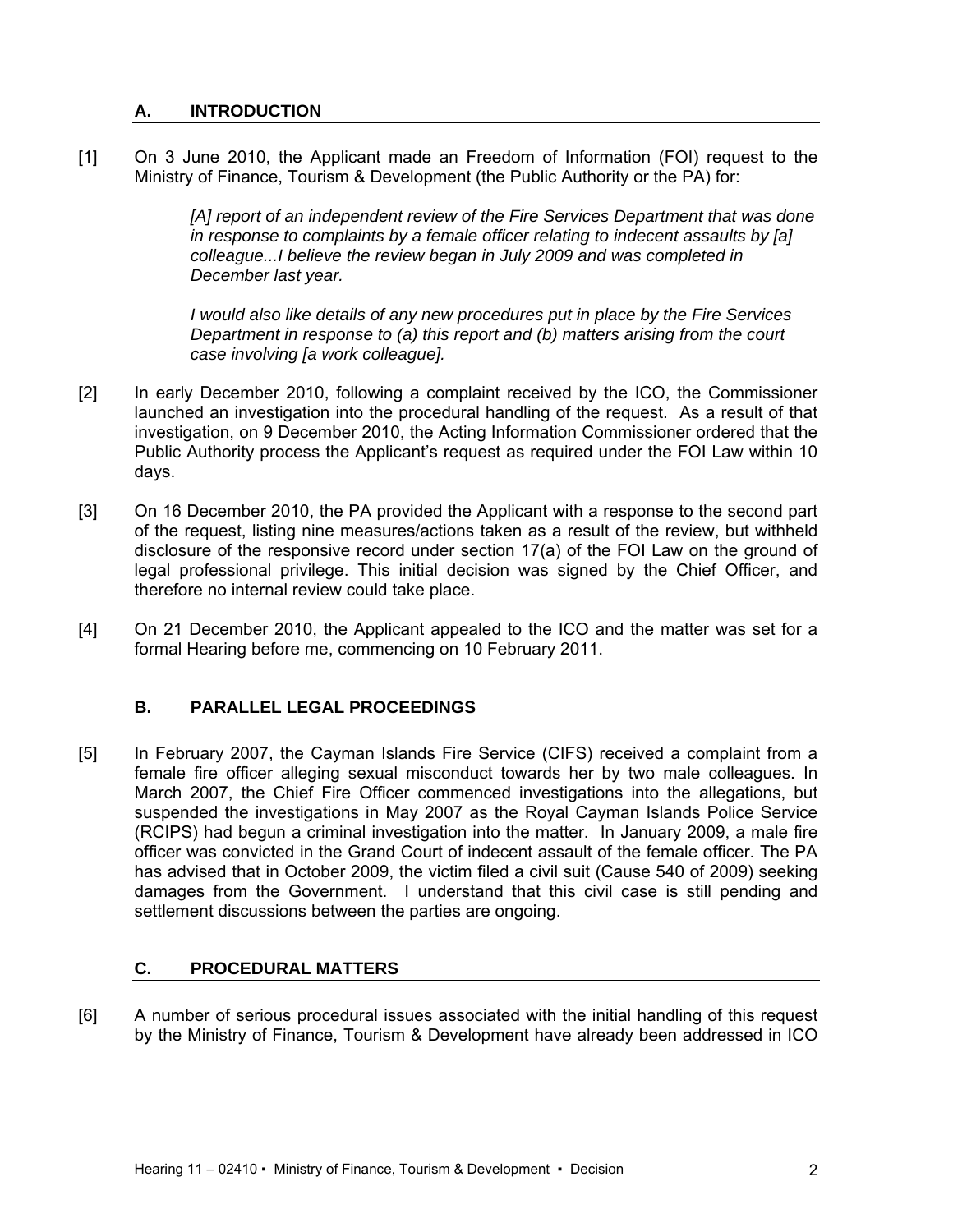Investigation  $7-00610$ .<sup>1</sup> At this point it is important to note two further issues that came to light after the investigation concluded.

- [7] The first issue was raised in early February 2011 during the commencement of this Hearing. Following the Notice of Hearing, sent on 10 February 2011, the PA passed the case file to the Cayman Islands Legal Department who, not having been involved or aware of the matter prior to that time, immediately requested that the Hearing be delayed until May 2011. The request for a delay was denied by the ICO for several reasons including the fact that the Public Authority had had ample time prior to the commencement of the Hearing to retain legal counsel, and chose only at this late stage to exercise that right. The Commissioner surmised that the Applicant in the matter had already been disadvantaged by the time delays in the handling of the request, and the ICO was already burdened with a several other hearings and commitments which made a time extension in this case unmanageable.
- [8] The second issue relates to the addition of late exemptions. The initial decision in this request, which was made by the Chief Officer, relied solely on the exemption in section 17(a) which provides protection from disclosure on the ground of legal professional privilege.
- [9] Following the ICO policies and procedures, at the start of a formal Hearing, a Notice of Hearing and Fact Report are issued to all parties. At this time, an invitation is extended to the participants to state any objections they may have to the factual content of these documents. Formal Submissions are then submitted and exchanged according to strict timelines. It was not until this submission stage that the Public Authority in this matter (upon the instruction of the Legal Department) sought to submit two further exemptions. These late exemptions were section  $20(1)(d)$  and, alternatively, section  $11(2)(c)$ .
- [10] The exemption in section 20(1)(d) protects records, the disclosure of which "*would otherwise prejudice, or would be likely to prejudice, the effective conduct of public affairs".* The FOI Law sets out in section 20(2) that the initial decision regarding the use of the exemption in 20(1)(d) shall be made not by the Information Manager (IM) but by the Minister or Chief Officer concerned. However, in the present case, the initial decision not to release the responsive record was made by the Chief Officer who relied on a different exemption altogether, namely the exemption in section 17(a), claiming legal professional privilege.
- [11] Alternatively, the Public Authority belatedly sought to apply the provision in section 11(2)(c), which states that a public authority may defer access to a record "*if the premature release of the record would be contrary to the public interest, until the occurrence of any event after which or the expiration of any period beyond which, the release of the record would not be contrary to the public interest".* While the PA's submission claims that the public interest supporting disclosure of the responsive record does not outweigh the public interest in favour of the maintenance of the exemption, it does not provide any further arguments to sustain this position.
- [12] As I stated in ICO Hearing Decision 9-02210, "*there is no provision in the FOI Law which would allow a [public authority] to communicate a decision, or the reasons for refusing or*

l

<sup>1</sup> Information Commissioner's Office *Decision Investigation 7-00610* 9 December 2010 available at: http://www.infocomm.ky/pubdocs/file/January2011/ICO%20Investigation%207%20- %20Section%2044%20\_FINAL\_.pdf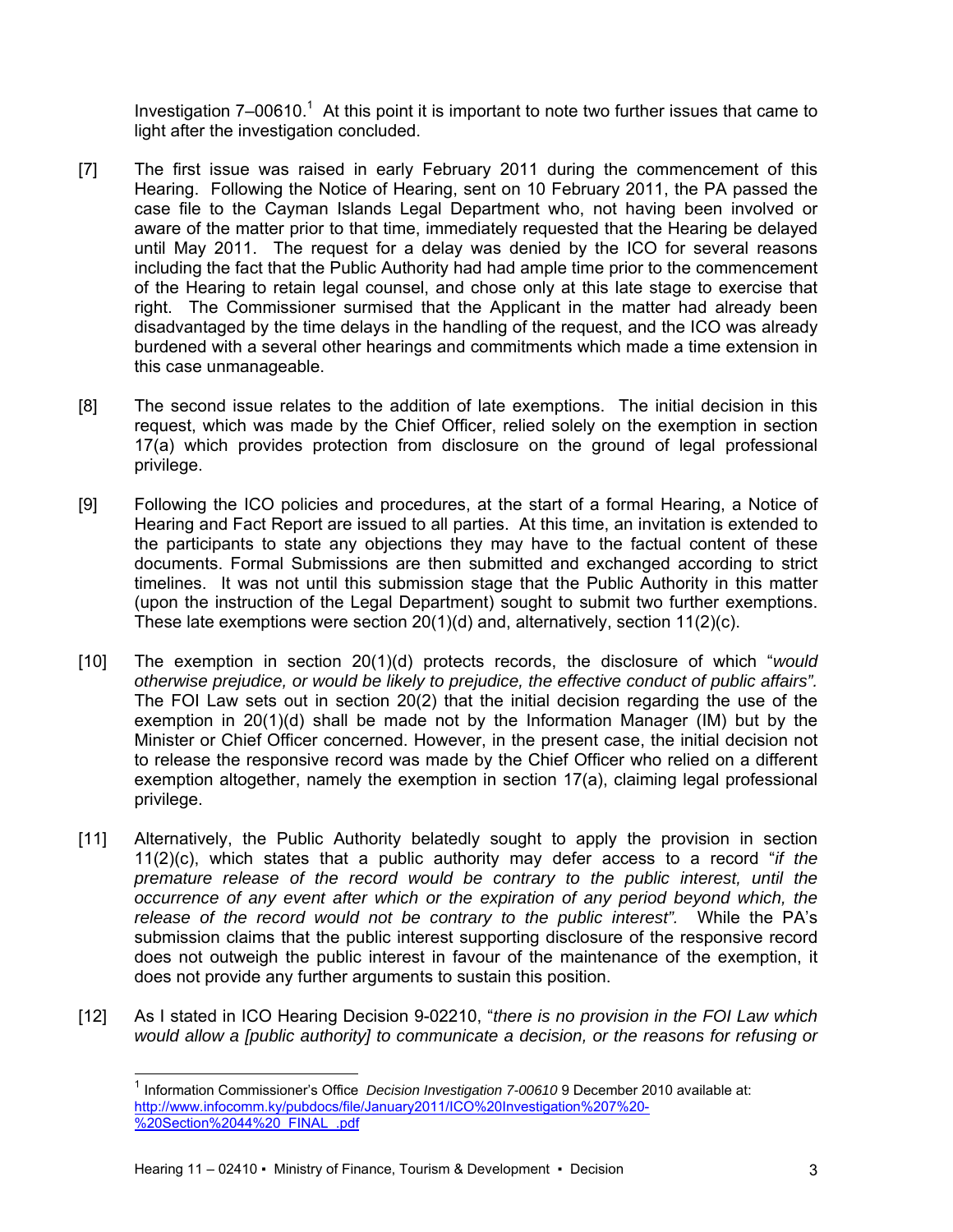*partially refusing access, in a piecemeal manner... Neither does the Law provide that the Information Commissioner is required to consider exemptions thus raised, although it would remain within her discretion to do so, depending on the circumstances."* The Law defines clear procedural timelines for decisions, and the late application of exemptions undermines "*the timeliness, credibility and fairness of the process, and risks delaying even further the Applicant's fundamental right to access as established by the FOI Law*."<sup>2</sup>

- [13] The PA has not put forward any arguments to indicate why the late exemptions should apply, and it has not clarified any circumstances that would reasonably justify why the two late exemptions should be allowed. I am therefore not prepared to allow the PA to claim these exemptions belately.
- [14] However, if I believe upon hearing this matter, that any exemption should apply then I am at liberty to do so. Section 42(4)(a) of the Law permits the Information Commissioner to "*make any decision which could have been made on the original application",* but does not require me to do so. Section 47(2) clearly places the burden of proof on the public authority to show that it acted in accordance with the Law. A fundamental premise of the FOI Law is that it provides a right to access government records. Therefore, the focus of a PA response should never be to seek out reasons to deny access *per se*. This right is balanced against the legitimate need for government, in specific and narrow circumstances, to exempt certain records from release.

# **D. ISSUES UNDER REVIEW IN THIS HEARING**

[15] **Section 17(a)** – Is the responsive record exempt from disclosure because it would be privileged from production in legal proceedings on the ground of legal professional privilege?

# **E. CONSIDERATION OF ISSUES UNDER REVIEW**

# **The position of the Ministry of Finance, Tourism & Development:**

[16] The Public Authority submits that the responsive record falls into both categories of legal professional privilege – litigation privilege and legal advice privilege.

# Litigation Privilege

[17] The Public Authority quotes from *National Insurance Co. Ltd. V. Whirlybird Holdings Ltd* where it is stated that "*when litigation is in progress or is reasonably apprehended a report or other document obtained by a party or his legal advisor should be privileged from inspection or production in evidence if the dominant purpose of its preparation was to*  enable the legal advisor to conduct or advise regarding the litigation<sup>" 3</sup> The PA contends that at the time the report was prepared litigation was reasonably apprehended, anticipated or contemplated. It states that it was after the criminal conviction of the fire officer that the report was commissioned (5 March 2009), and that the civil proceedings

l <sup>2</sup> Information Commissioner's Office *Decision Hearing 9-02210* 24 March 2011 available at:

http://www.infocomm.ky/pubdocs/file/March%202011/ICO%20Decision%209-02210%20CINICO% 3<br>3 National Insurance Co. Ltd. V. Whirlybird Holdings Ltd [1984] 2 NZLR 513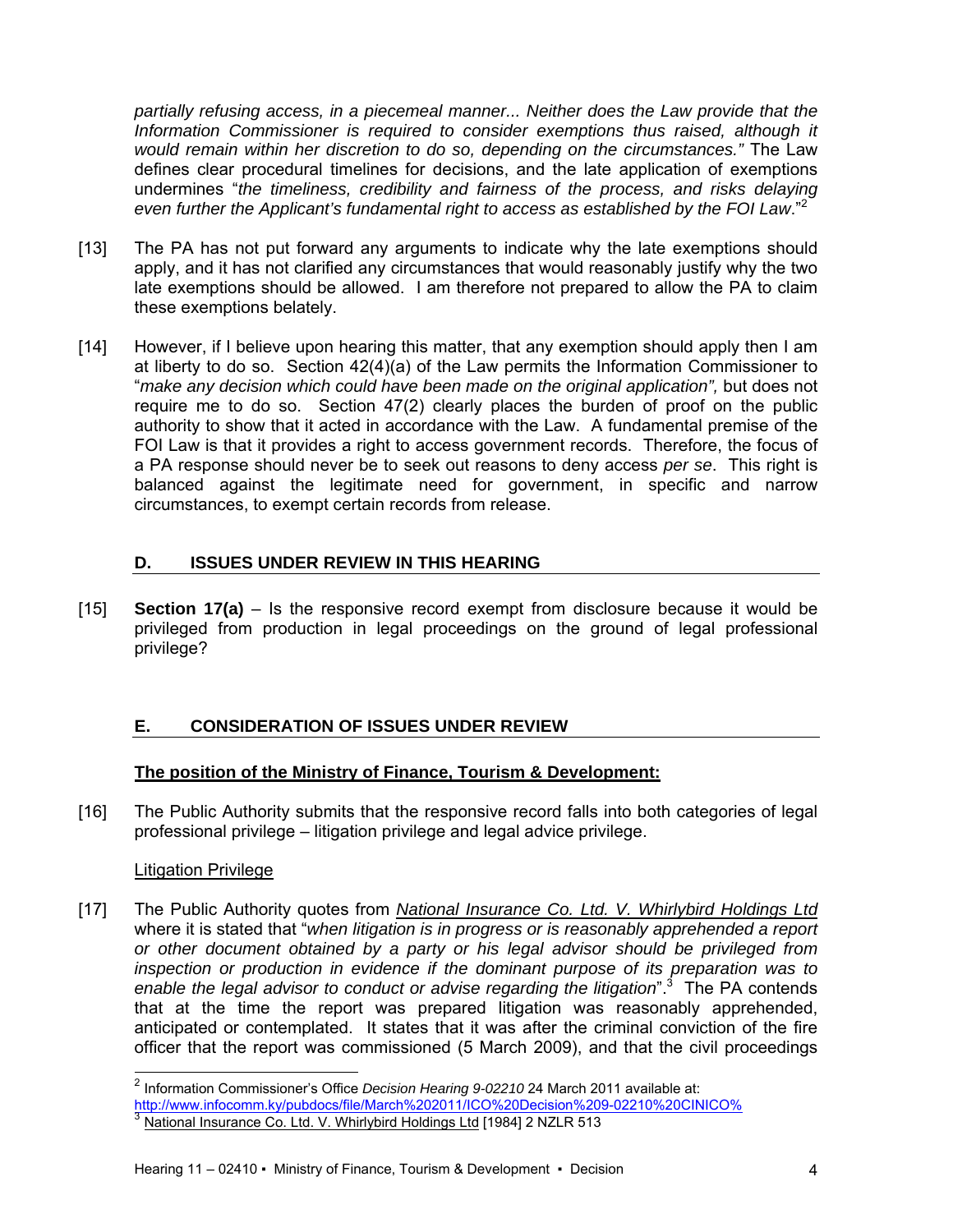had not yet been instituted. However, it sets out reasons why one could conclude that civil litigation was likely or reasonably probable, including the serious criminal nature of the allegations, the arrest by police of the accused, and the criminal conviction of the accused. The PA submits that the report was therefore created (in September 2009) when litigation was reasonably anticipated or contemplated.

[18] The Public Authority also contends that the dominant purpose for which the report was created was for use in the anticipated litigation. It argues, based on *Specialty Steels v Suncor Inc* that "*the law recognizes that even where the dominant purpose of a document at the point of commission was not for use in litigation, this purpose may mature into the dominant purpose as the investigation progresses and external events change".<sup>4</sup>*

## Legal Advice Privilege

- [19] Based on the above submissions the Public Authority also contends and further argues that legal advice privilege would apply to the report as well, as the report would have been created for the dominant purpose of obtaining legal advice in the litigation that was reasonably anticipated or contemplated.
- [20] The Public Authority finally submits that "*the attorney representing the complainant had been denied access to the report on the ground of legal professional privilege. To grant access to a third party under the FOI Law would result in a breach of a well settled legal principle and allow the other side discovery to a document they may not otherwise have been able to access…".* No further evidence or argument is presented with respect to this issue.

# **The position of the Applicant**

- [21] While it is helpful for any applicant to put forward arguments to support their position, it is important to note that, as per section 43(2) of the FOI Law, in any appeal under section 42, the burden of proof shall be on the public authority to show that it acted in accordance with its obligations under this Law.
- [22] The Applicant submits that the investigation which is the subject of the report requested was "resumed after the police investigation and the court hearing were completed, …[and] if it is now being used for some other legal action, then the department and ministry should disclose what that legal action is". The Applicant also states that "I understand that a civil suit in this case was not lodged until after the report was completed, so I question whether the report was drawn up for the purposes of internal review or in contemplation of litigation."
- [23] The Applicant also states that:

l

The object of the FOI Law is [to] bring governmental accountability and transparency. The victim of the attack talked of her efforts to complain to her supervisors about the behavior of the officer who was eventually jailed for sexually assaulting her and those appear to have been ignored. I think it is in the public interest to know if anyone within the department has been disciplined for failing to address her concerns. The "public interest" definition under the FOI Regulations

<sup>4</sup> *Specialty Steels v Suncor Inc* [1998] 3 W.W.R. 216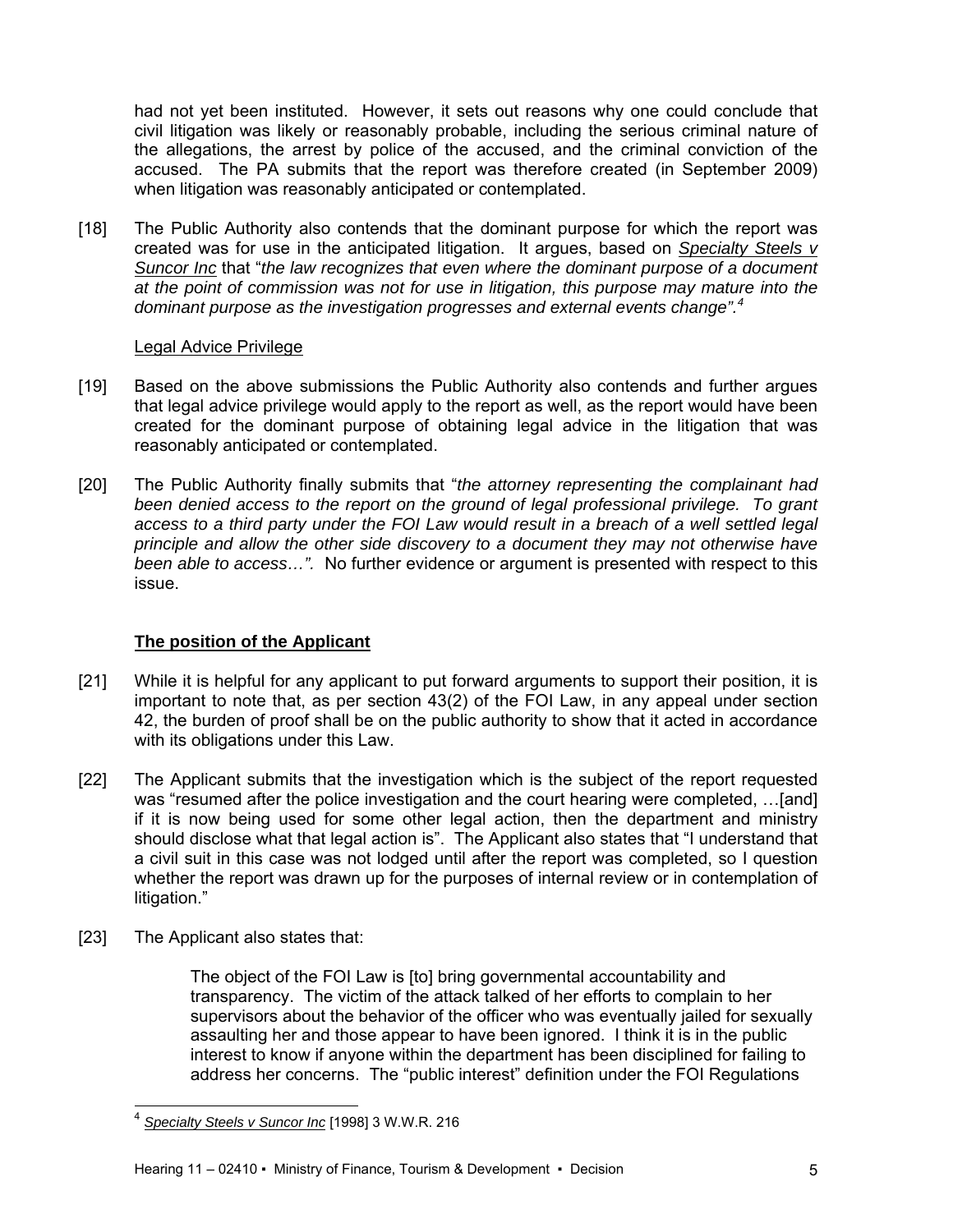includes promoting accountability and "to deter or reveal wrongdoing or maladministration". The report was paid for by the public purse and I believe the public deserves to know the findings and what action was taken against those individuals who failed to take action within the Fire services Department following the victim's complaints.

#### **Discussion**

[24] Before I can discuss the relative merits of the positions taken above, it is necessary to look at the content of the Report, inasmuch as I am able to disclose in this discussion. The timelines are confusing, due to a number of external developments and factors, so I summarize these below.

#### The Report

- [25] A "FINAL REPORT", dated September 2009 and entitled "Work Environment Review of the C.I. Fire Services", was submitted by Premier HR Management Solutions (Premier HR) to the Portfolio of Internal & External Affairs and the Ministry of Finance, Tourism & Development. The Report was commissioned on 5 March by the Portfolio of Internal & External Affairs.
- [26] The Report's Table of Contents is as follows:

Executive Summary Part 1 – Introduction & Background Part 2 – Sexual Harassment Inquiry Part 3 – Workplace Environment Review Part 4 – Summary of all Recommendations Part 5 – Appendices 1-7

- [27] According to the Executive Summary contained in the Report, "*the Scope of the project was to continue and conclude the Internal Investigation into allegations of inappropriate behavior in the Fire Service … AND [sic] conduct a Workplace Environment Review of the Service".* These two aspects of the Report are kept quite separate in the Terms of Reference and throughout the Report, with no significant overlap between the two focal points.
- [28] The consultant's first task consisted of the investigation into allegations of inappropriate behavior, and is described as follows in the Terms of Reference:
	- *1. Continue and conclude the internal investigation previously started by the Chief Fire Officer. That investigation should include but not be limited to:* 
		- *Investigating the allegations against the other officers mentioned in the court case and media;*
		- *Preparing a comparative analysis to determine if there were statements made to the RCIP that contradict what the officer(s) gave to the Chief Fire Officer in his investigation.*

*The Chief Fire officer will expect to determine from that report and its supporting evidence if there should be any disciplinary action taken against any other officer*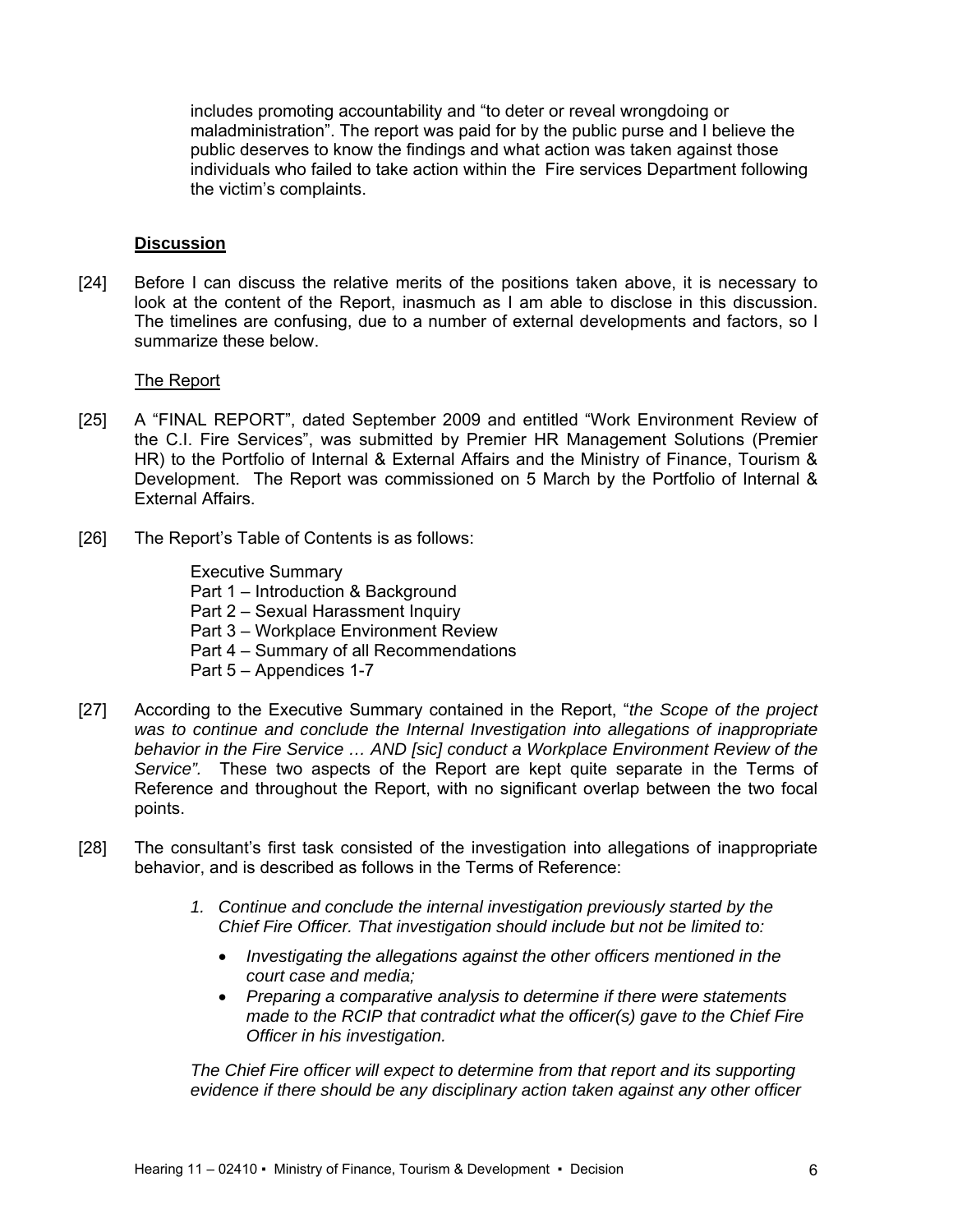*employed at the Fire Service in accordance with Public Service Management Law, 2005.* 

- [29] The consultant's second task, the workplace environment review, concerned itself with matters relating to Human Resources management, and is identified as:
	- *2. A review of the Fire Service working environment with respect to its ability to acclimatize and assimilate the female gender into a predominantly male environment:* 
		- *Investigate the allegations about the work environment;*
		- *Interview each female officer in the fire Service to get their opinion of the work environment and how, if any, the environment could be improved to better accommodate female officers;*
		- *Identify what, if any, formal policies need to be developed or what existing policies require change to complement the overall objective.*
		- *Review should consider female sensitivity in the following areas orientation programme, existence of diversity training and awareness, sexual harassment policies, training policies, recruitment process etc.5*

*That review should include but not be limited to discussing physical surroundings, facilities, opportunities for growth and development, changes to training formats etc. The objective is to ensure that the environment is conducive to creating a level playing field within the fire Service. However, we need to ensure that the facilities*  are appropriate and does [sic] not compromise the modesty of the female gender.<sup>6</sup>

*The Chief Officer will expect to receive a summary statement of those surveyed and a list of prioritized recommendations in order that we can create a proper working environment for all female workers at the fire Service.* 

- [30] The body of the Report mirrors this strict duality, with Part 2 entitled "Sexual Harassment Inquiry", and Part 3 entitled "Workplace Environment Review". Even the common areas, such as the Executive Summary, Introduction and Background, and Summary of Recommendations, strictly pertain to one or the other of the subjects.
- [31] Timelines

l

| Chief Fire Officer receives complaint from female officer                     |
|-------------------------------------------------------------------------------|
| Chief Fire Officer commences investigations into allegations                  |
| Internal investigation suspended due to start of RCIPS criminal investigation |
| Male fire officer arrested by RCIPS                                           |
| Male fire officer convicted and jailed                                        |
| Report commissioned from Premier HR by the Chief Officer of the Portfolio     |
| Responsibility for CIFS transferred from Portfolio to Ministry                |
| CIFS notified that victim had retained legal counsel to seek damages          |
| Report completed and submitted by Premier HR                                  |
| Victim files a civil suit (Cause 540 of 2009)                                 |
|                                                                               |

 $<sup>5</sup>$  This paragraph was included in the Terms of Reference which the Ministry provided upon my request in the</sup> context of this Hearing, but was absent from the Terms of Reference quoted in the Report itself. The reasons for this omission are not clear.

This last sentence was also missing from the Terms of Reference in the Report.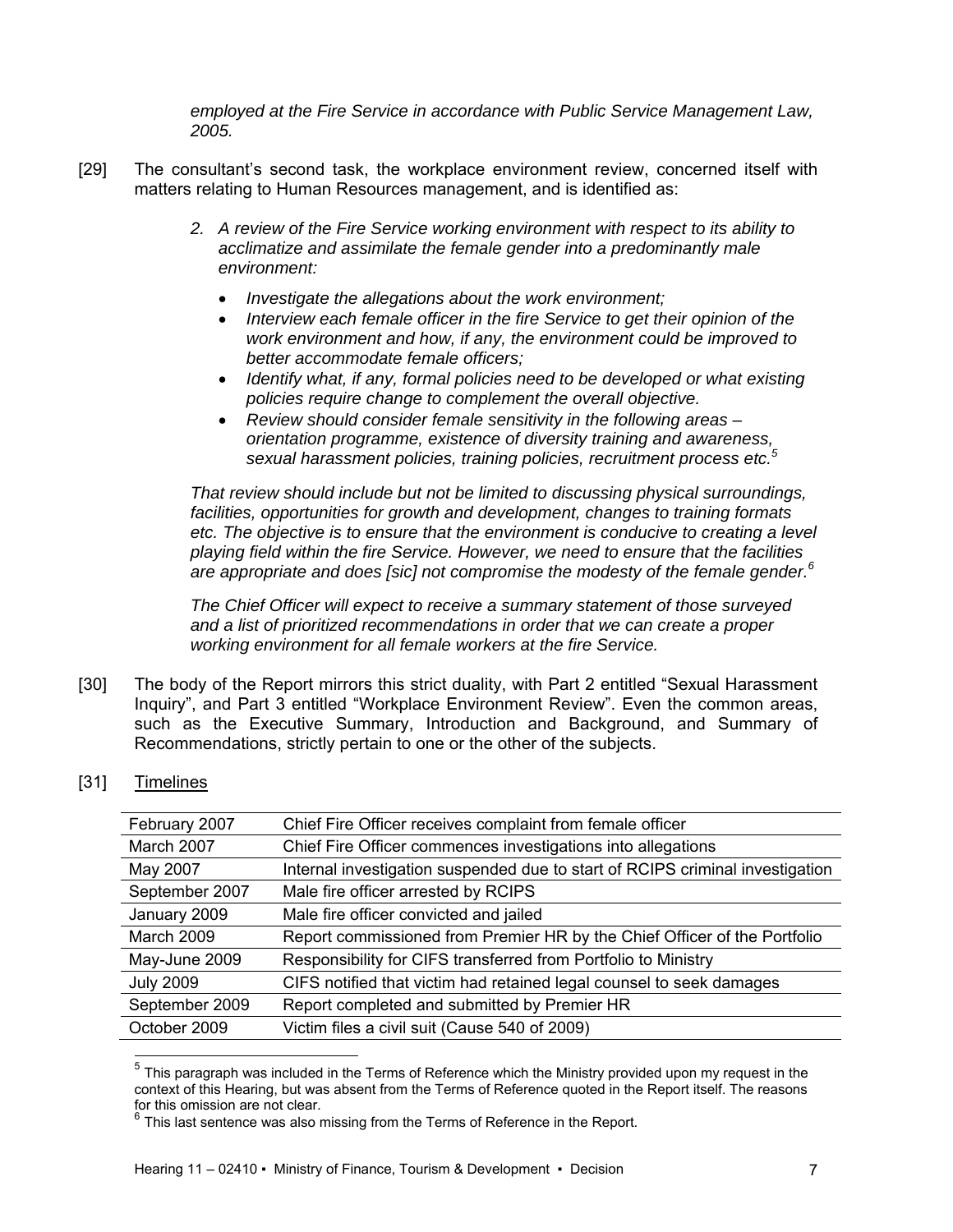#### Legal professional privilege

- [31] With respect to the PA's submission that "*the attorney representing the complainant had been denied access to the report on the ground of legal professional privilege...*" - no further details to substantiate this position are given. In this respect, it must be noted that the Report in question was not commissioned until after the criminal proceedings had concluded but before any indication that a civil suit would be filed. Based on the information provided, the claimed privileged nature of this document has not been settled and could still be challenged by the claimant in the civil court. It can therefore not be considered a given in this present Decision. I understand that the PA is proposing that the responsive record would be likely to be privileged should these matters be brought before a court, and the Applicant does not agree. In accordance with my powers under the Law, my role is to consider whether the exemption in section 17(a) of the FOI Law applies, and decide whether or not to support the claim that the responsive record would be privileged from production in legal proceedings on the ground of legal professional privilege.
	- **E** Litigation Privilege
- [32] With respect to litigation privilege, I accept that it is possible that even if the dominant purpose of the Report was not originally in contemplation of litigation, as the investigation progressed and external factors changed, litigation could, conceivably, have become a focus of the investigation by the time it was completed. The PA quotes *Specialty Steels v Suncor Inc* in support of this position. However, in the present case, I note that, unlike in the *Specialty Steels* case proceedings had in fact not yet commenced before the Report was completed, but were merely considered likely.
- [33] While the PA submits that the correspondence from the complainant's attorney was forwarded to the relevant Public Authorities, there is no evidence that Premier HR was shown this correspondence, or that the instructions or Terms of Reference under which Premier HR was preparing the Report were changed in any way to reflect anticipated litigation or otherwise to serve the purposes of legal action. Neither the Terms of Reference, nor the Report itself, make mention of such a change of focus, even though the Report was not completed until September 2009, two months after the Public Authority became aware that the complainant had retained legal counsel. Nor have I been presented with any other documentary evidence that would demonstrate that the dominant purpose of the consultancy report was changed mid-stream, and that the objective of the Report became something other than what was clearly and unambiguously stated in the Terms of Reference.
- [34] In addition to the workplace review, of which the dominant purpose clearly relates to Human Resources management and not to legal matters, the Terms of Reference explicitly state that the "Sexual Harassment Inquiry" in Part 2 is intended "*to determine… if there should be any disciplinary action taken against any other officer employed at the Fire Service in accordance with Public Service Management Law, 2005"*, as quoted more fully above. It is clear that the "inquiry" in Part 2 is part of a report of facts and opinions of an HR expert relating to an internal disciplinary process that is intended to measure the role of the other fire officers against the statements made to the RCIPS, and against the provisions of the Government's HR legislation.
- [35] In *Waugh v British Railways Board* the House of Lords rejected a claim for legal professional privilege relating to a report on a railway accident, prepared "for… railway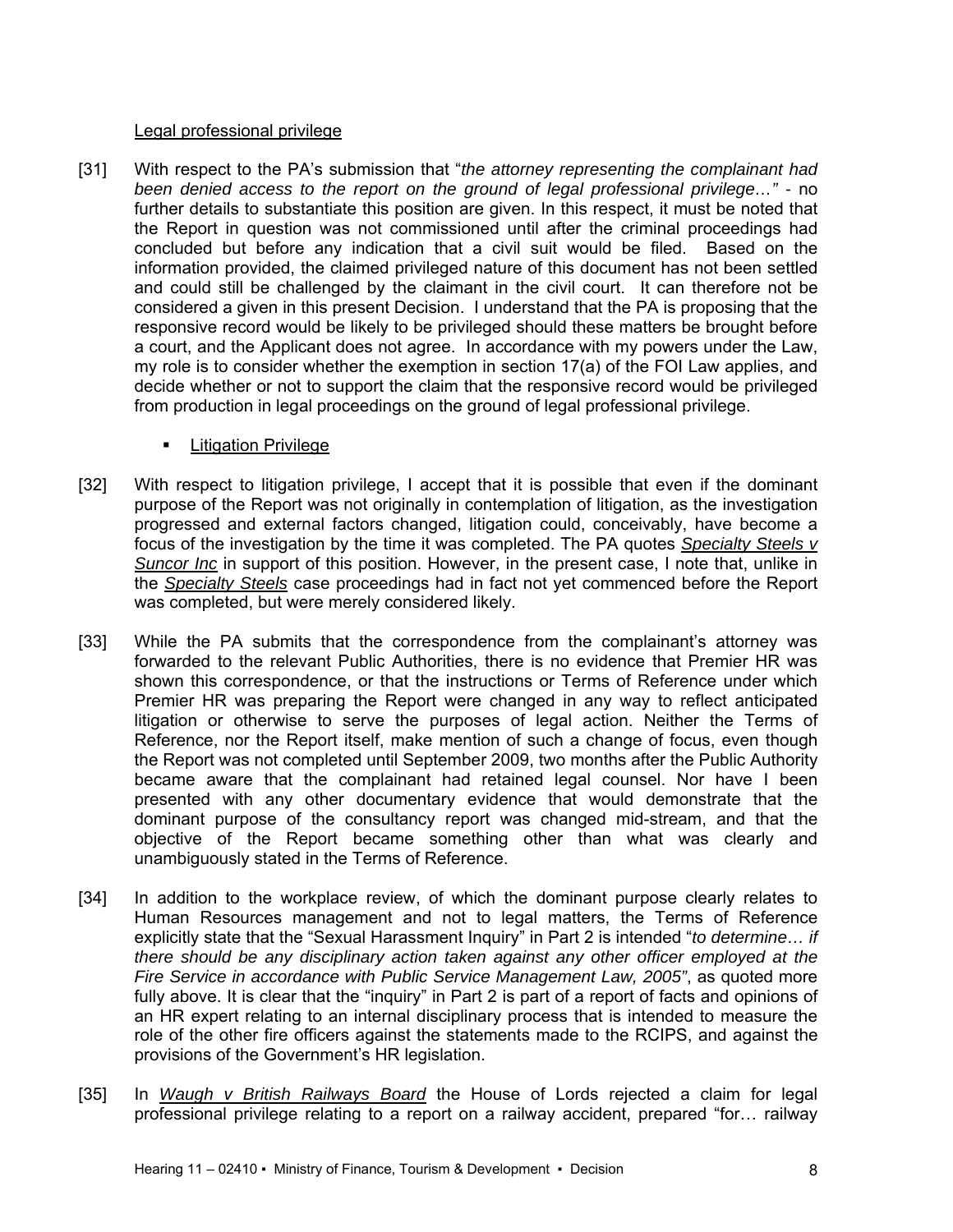operation and safety purposes and for the purpose of obtaining legal advice in anticipation of litigation", on the basis that the privilege "extended only if the latter purpose was the dominant one".<sup>7</sup> I believe this clearly indicates that it is not sufficient for a third-party report merely to have a potential bearing upon anticipated litigation for it to be privileged, particularly where such a report is not written or commissioned by a legal professional. I do not consider that the connection between the present Report and its actual use in litigation by the Government's lawyers has been sufficiently established for litigation privilege to apply to this document.

[36] For the avoidance of doubt, I have also considered whether litigation privilege might apply to part of the responsive record. This would be allowed under the circumstances of the case – particularly given the strict duality of the Report described above - following *Great Atlantic Insurance Co v Home Insurance Co*, <sup>8</sup> *GE Capital Corporate Finance v Bankers*  Trust Company,<sup>9</sup> and considering *Curlex Manufacturing v Carlingford Australia General Insurance*<sup>10</sup> and the relevant findings of the UK's Information Tribunal.<sup>11</sup> However, I have concluded that the PA has presented no convincing argument that litigation privilege should apply to the responsive record in its entirety, or to any part of it.

# [37] **For these reasons, I do not find that litigation privilege applies to the responsive record.**

## **Legal advice privilege**

- [38] The PA contends that legal advice privilege applies to the report, as the report would have been created for the dominant purpose of obtaining legal advice in the litigation that was reasonably anticipated or contemplated.
- [39] With respect to whether legal advice privilege attaches to the responsive record, third party communications are only protected where they are communications which "*come into existence after litigation commenced or is in contemplation*".12
- [40] In *Buttes Oil and Gas Co v Hammer* the Court of Appeal found that "[r]*eports made by employees to their employers or by agents to their principals are not privileged unless … they* [are] *reports made for the purpose of being laid before the party's legal adviser for the purpose of obtaining his advice in connection with the anticipated or pending litigation"13.*
- [41] In *Re L (a minor)(Police Investigation: Privilege)* the House of Lords confirmed that "*[t]here is… a clear distinction between the privilege attaching to communications between*

 $\overline{a}$ <sup>7</sup> *Waugh v. British Railways Board* [1980] A.C. 521, 533B, 537G, 544B, as quoted in: *Three Rivers District Council and others v Governor and Company of the Bank of England (No.5) [2004] UKHL 48 para 100* <sup>8</sup> *Great Atlantic Insurance Co v Home Insurance Co [1981] 1 WLP 529*

<sup>9</sup> *GE Capital Corporate Finance v Bankers Trust Company [1995] 1 WLP 172; s*ee also: *The Good Luck*  $[1992]$  2 Lloyd's Rep 540

<sup>&</sup>lt;sup>10</sup> Curlex Manufacturing Pty Ltd v Carlingford Australia General Insurance Ltd [1987] 2 Qd R 335<br><sup>11</sup> Information Tribunal AJ Maiden and the Information Commissioner v Borough Council of King's Lynn and

*West Norfolk* 15 December 2008 EA/2008/0013 available at:

http://www.informationtribunal.gov.uk/DBFiles/Decision/i278/Maiden%20v%20IC%20&%20BCKL&WN%20(00 13)%20Decision%2015-12-08.pdf 12 *Wheeler v Le Marchant* (1881) 17 Ch D 675, 682, 683, 685 CA; *Re Higgrade Traders* [1984] BCLC 151,

<sup>161, 164</sup>

<sup>13</sup> *Buttes Oil and Gas Co v Hammer* [1981] 1 QB 223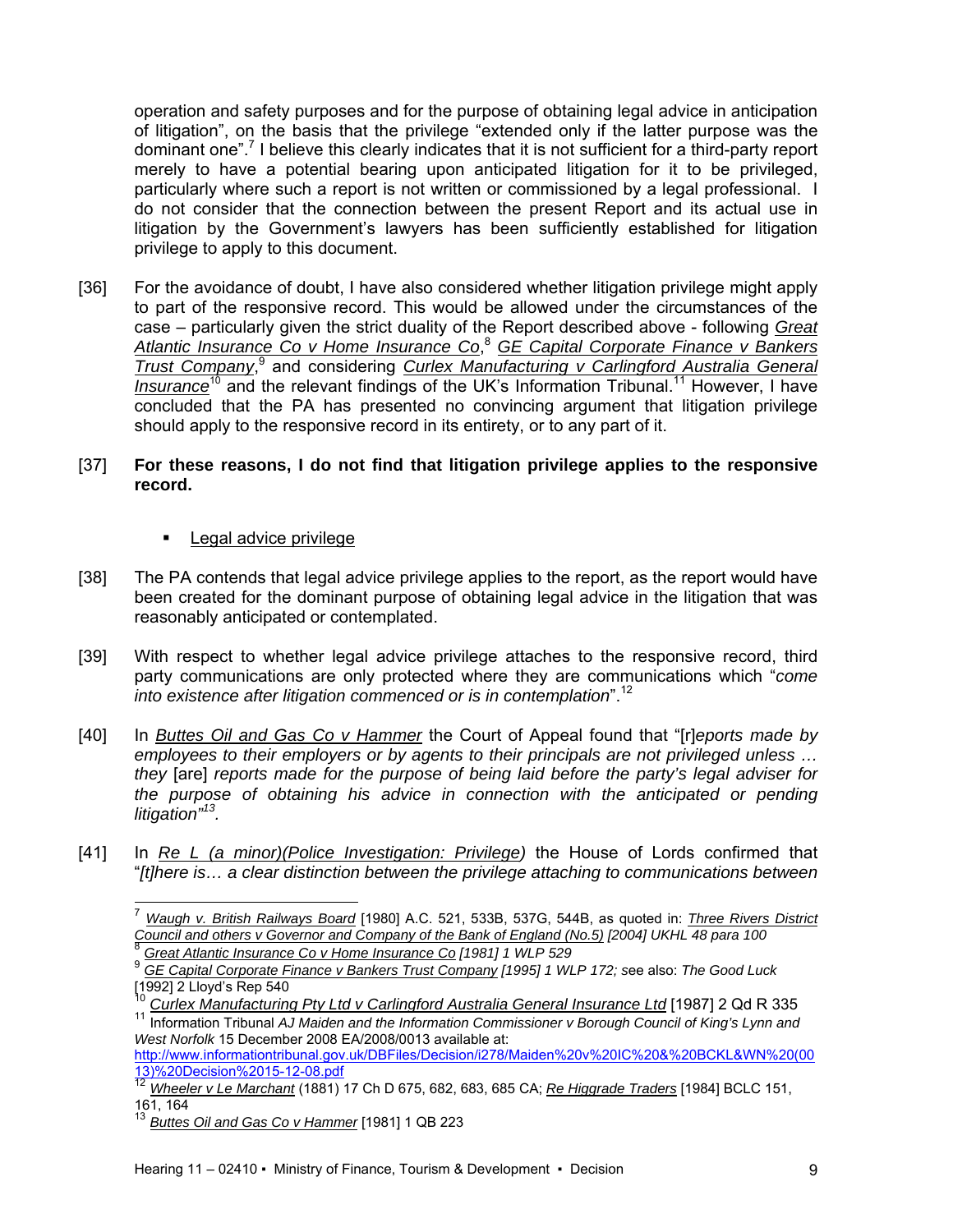*solicitor and client and that attaching to reports by third parties prepared on the instructions of a client for the purposes of litigation. In the former case the privilege attaches to all communications whether related to litigation or not, but in the latter case it attaches only to documents or other written communications prepared with a view to litigation*".14

[42] I have been presented with no evidence to show that either Premier HR or the Fire Service employees interviewed were advised, or had the expectation that the Report would be used for the purpose of obtaining advice in litigation. To the contrary, as described above, the actual purposes of the Report were clearly defined in the Terms of Reference, which were included in unmodified form into the Report several months after the Public Authority had become aware that the complainant had retained legal counsel, and which made no reference whatsoever to litigation.

## [43] **Given the above, I find that legal advice privilege does not attach to the responsive record.**

# Section 20(1)(d) - The effective conduct of public affairs

- [44] Although I am not prepared to accept the PA's late submissions, as explained under the procedural matters heading above, I do feel it prudent to use my discretion and examine the exemption in section 20(1)(d).
- [45] The Law recognizes that there are instances where a public authority must be able to conduct sensitive investigations, or seek testimony from employees and others, in the secure knowledge that the specifics of the investigation or testimony provided will remain confidential. Failing this, individuals may refuse to participate in any such exercise. If a PA is not able to fully investigate issues or problems, and seek the free and frank opinions of those concerned, the effective conduct of its affairs would indeed be compromised. In these circumstances it is my view that the FOI Law must protect Government's ability to conduct investigations and obtain the free and frank testimony of relevant individuals, even where this may deny the general public access to the ensuing records, or to information contained in them.
- [46] In the present case, parts of the responsive record contain detailed and verbatim comments from those interviewed. Release of these comments would likely undermine Government's ability to conduct a similar exercise in the future. As a result, disclosure of some parts of the responsive record would be likely to prejudice the effective conduct of public affairs, thereby rendering those parts exempt from disclosure under section 20(1)(d) of the FOI Law.
- [47] While I do not seek to promote the denial of access to information, it is disappointing that the Public Authority did not see it fit to argue this exemption, which I find applies to parts of the responsive record, in their initial decision. Instead, it was left to the Legal Department to raise this exemption belatedly in the Hearing Submission, which, as indicated under above, is not acceptable and undermines the fairness and effectiveness of the appeals process.

l

<sup>14</sup> *Waugh v. British Railways Board* [1980] A.C. 521, 533B, 537G, 544B, as quoted in: *Re L (a minor)(Police Investigation: Privilege)* [1997] 2 All ER 78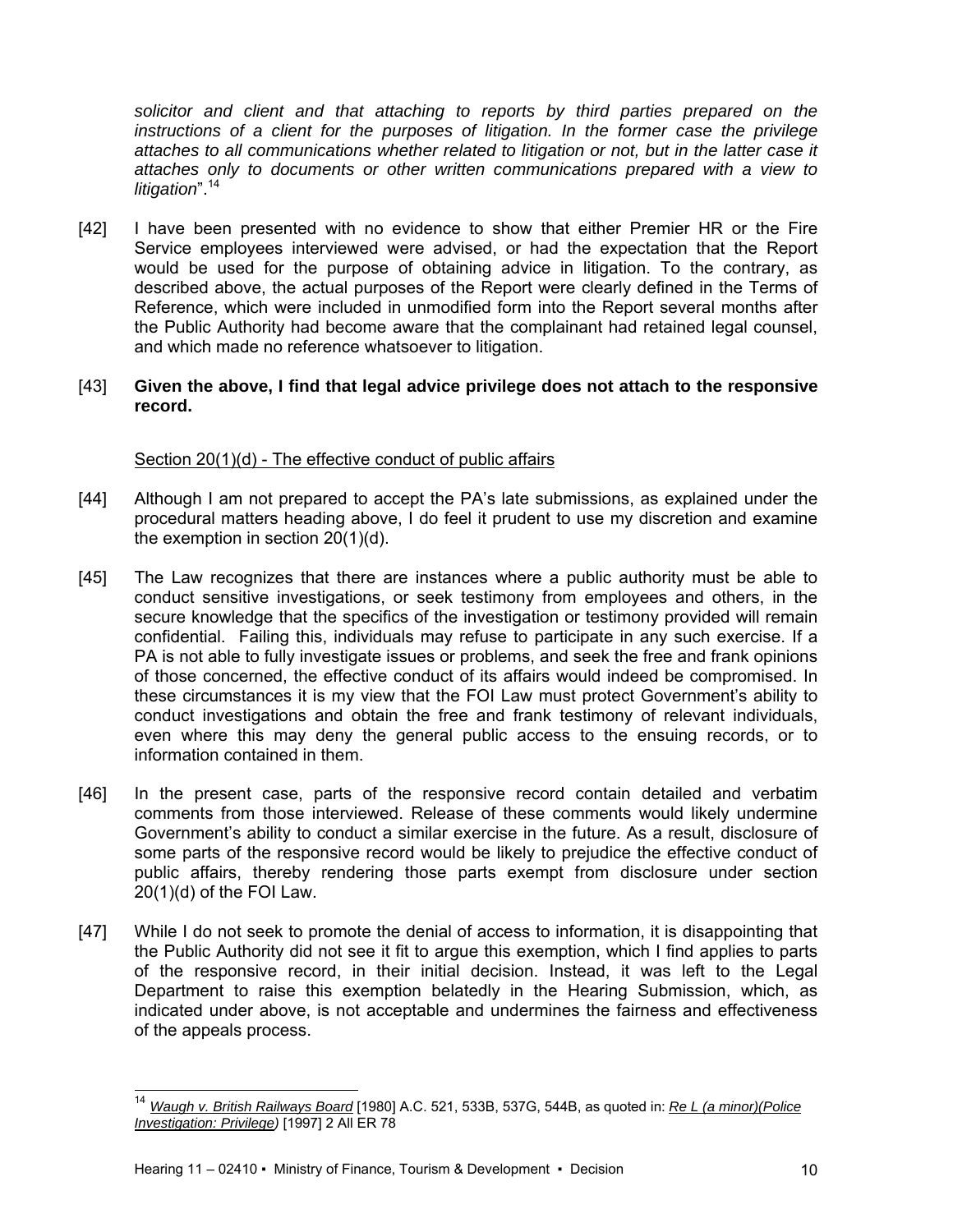[48] This approach demonstrates the need for ongoing training and the raising of awareness, as Information Managers and Chief Officers must fully appreciate their responsibilities and obligations under the FOI Law, correctly understand the meaning and usage of exemptions, and remain actively involved in any appeal. It is not effective to simply pass the file on to the Legal Department or another representative, who may then feel compelled to change the course of action once the Hearing has already commenced. Doing so delays the resolution of an appeal, which is unfair to the applicant, cumbersome and wasteful of resources.

## [49] **I find that parts of the report are protected from disclosure by virtue of section 20(1)(d) of the FOI Law.**

## Section 23 (1) - Personal Information

- [50] For the same reasons, and with the same caveats, as stated above, I feel compelled to consider whether the exemption in section 23(1), which protects personal information, also relates to parts of the responsive record.
- [51] I have identified parts of the Report which contain personal information as defined in regulation 2 of the *Freedom of Information (General) Regulations 2008,* and should be protected under section 23 of the Law. Given the specific circumstances of this case, and considering that much of the personal information is of a somewhat sensitive nature, it would not be reasonable to disclose this information. Since the meaning of the Report can perfectly be understood without releasing the personal information, and there are no particular factors in favor of disclosure, the public interest in disclosure does not outweigh the public interest in maintaining the exemption.
- [52] Again, I am disappointed that no attempt was made by the PA to protect this information and the persons to whom it relates by way of section 23(1).
- [53] It should be noted that it is possible to release a record while still protecting some of the information it contains, such as personal information, by redacting the record as per section 12 of the Law. This leads to the general comment that I am still finding that many public authorities have a predisposition towards withholding records *carte blanche*, rather than trying to promote transparency and accountability within Government, as intended by the FOI Law, even if some parts of a record need to be legitimately withheld.
- [54] **I find that disclosure of personal information in the some parts of the Report would be unreasonable under section 23(1) of the FOI Law**.

# **E. FINDINGS AND DECISION**

Under section 43(1) of the *Freedom of Information Law, 2007*, I make the following findings and decision:

#### **Findings:**

1. Legal professional privilege does not attach to the Report, as submitted by the Ministry of Finance, Tourism & Development, and the responsive record is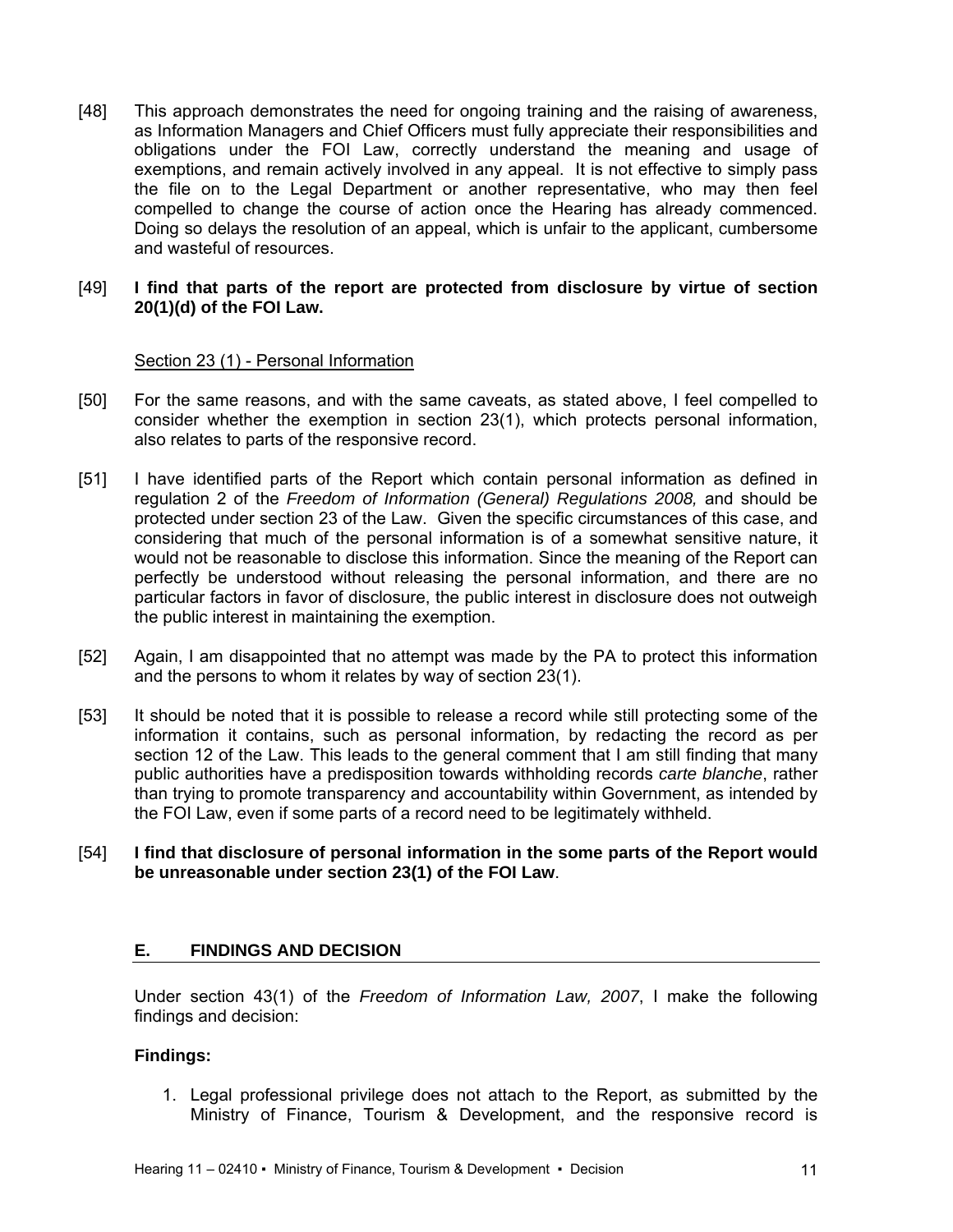therefore not exempted by virtue of section 17(a) of the *Freedom of Information Law, 2007*.

- 2. Parts of the responsive record are exempt from disclosure by virtue of sections 20(1)(d) of the Law as disclosure would prejudice, or would be likely to prejudice, the effective conduct of public affairs.
- 3. The Public Authority shall not grant access to parts of the responsive record that would involve the unreasonable disclosure of personal information under section 23(1) of the Law.
- 4. Specifically, **Part 2** of the responsive record is exempt from disclosure by virtue of section 20(1)(d) and section 23(1) of the *Freedom of Information Law* 2007 as its disclosure would prejudice, or be likely to prejudice, the effective conduct of public affairs; and it also contains personal information that would be unreasonable to disclose.
- 5. **Appendices 5 and 6** of the Report (contained in Part 5) are also exempt from disclosure in their entirety for the same reasons stated above.
- 6. The **Executive Summary**, **Part 1**, **Part 3** and **Part 4** of the Report are not exempted from disclosure under the *Freedom of Information Law, 2007* except for minimal redactions made under section 12 relating to the effective conduct of public affairs and personal information.
- 7. **Appendices 1 4** are not exempted from disclosure under the FOI Law except for minimal redactions as per the above.
- 8. **Appendix 7** in its entirety is not exempt from disclosure under the FOI Law.

#### **Decision:**

I overturn the decision of the Ministry of Finance, Tourism & Development to withhold the responsive record in its entirety under section 17(a) of the *Freedom of Information Law, 2007* and require the Public Authority to provide the Applicant with partial access to a copy of the "FINAL REPORT" of the "Work Environment Review of the C.I. Fire Services Department" dated September 2009.

Some parts of the Report, as detailed in the attached Schedule, should be redacted or withheld as permitted under section 12 of the FOI Law. As per section 12(b) of the Law, the Applicant shall be informed of the statutory provision by virtue of which such deleted matter is exempt matter.

Concurrently, the Ministry of Finance, Tourism & Development is required to forward me a copy of the cover letter to the Applicant as well as a copy of the record it supplies to the Applicant.

As per section 47 of the *Freedom of Information Law,* 2007 the complainant, or the relevant public or private body may, within 45 days of the date of this Decision, appeal to the Grand Court by way of a judicial review of this Decision.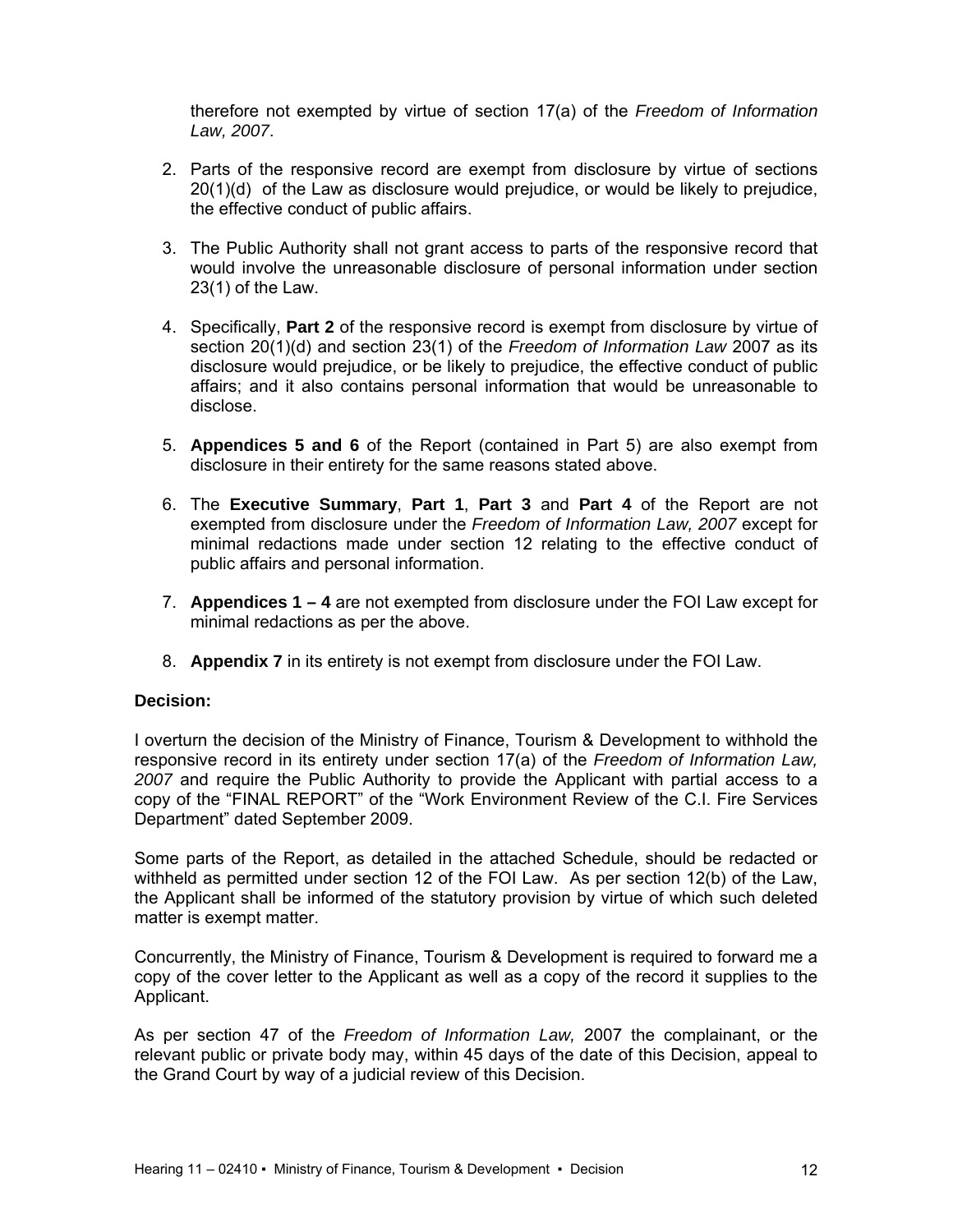If judicial review is sought, I ask that a copy of the application be sent to the Information Commissioner's Office immediately upon submission to the Court.

As per section 48, if judicial review has not been sought on or before 17 June 2011 and should the Ministry of Finance, Tourism & Development fail to provide the Applicant with the responsive record (redacted as instructed) in this matter, I will certify in writing to the Grand Court the failure to comply with this Decision and the Court may consider such failure under the rules relating to contempt of court.

Jennifer Dilbert Information Commissioner 4 May 2011